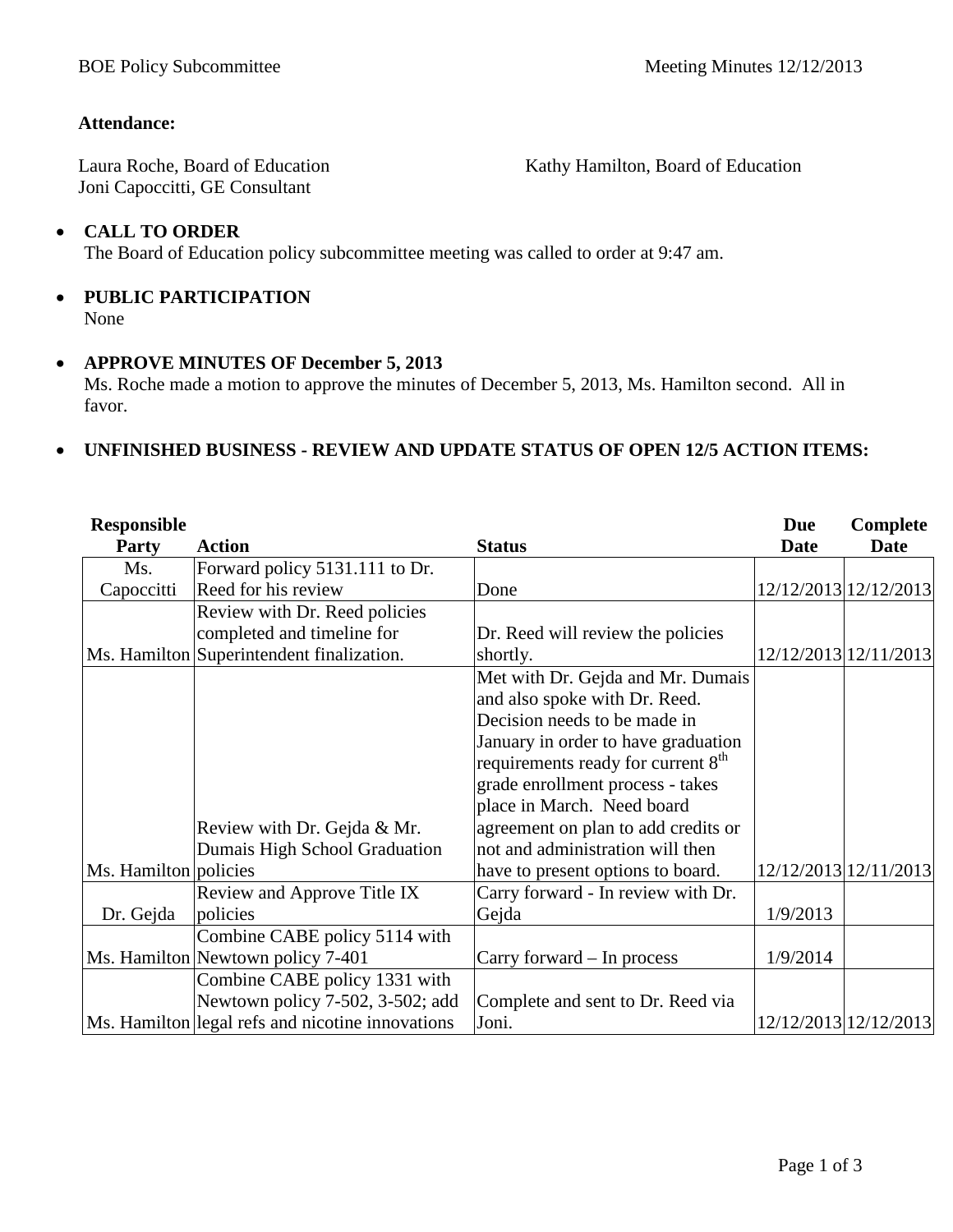|           | Combine CABE policy                              | Additional required action items:   |            |  |
|-----------|--------------------------------------------------|-------------------------------------|------------|--|
|           | 4118.231/4218.2 with Newtown                     | KH – review medical marijuana       |            |  |
|           | policy $4-701$ ; add legal refs and              | statutes; $JC - call CABE$ about    |            |  |
|           | Ms. Hamilton nicotine innovations                | medical marijuana                   | 1/9/2014   |  |
|           |                                                  | No refs regarding tobacco. Review   |            |  |
|           |                                                  | with 5000 series. 7-701 is Student, |            |  |
|           | Combine CABE policy 5131.6 with                  | Alcohol & Drug Abuse; 8-701 is      | Remove     |  |
|           | Newtown policy 7-701, 8-701; add                 | Instruction, Drug & Alcohol         | from AI    |  |
|           | Ms. Hamilton legal refs and nicotine innovations | Education                           | list.      |  |
|           | Combine CABE policy 3524/3524/1                  |                                     |            |  |
|           | with Newtown policy 3-900                        |                                     |            |  |
|           | Ms. Hamilton (Pesticide Application)             | No Action - carry forward           | 1/9/2014   |  |
|           | Superintendent Review Process:                   | Begin work in conjunction with new  |            |  |
|           | Committee 2-103, 2-103.1, 2-103.2                | Superintendent                      | <b>TBD</b> |  |
|           | CABE policies: 3432, 3433                        |                                     |            |  |
| Committee | (Budgeting and expense reporting)                | For Future Thought                  | <b>TBD</b> |  |

#### • **FUTURE MEETING DATES:**

Jan 9, 2014: Municipal Building Conference Room 1; 9:30-12:30

Jan 21, 2014: Municipal Building Conference Room 1; 9:30-12:30

\*\*In the future, if there are any days in which the school system has a delayed start or cancellation due to weather, the meeting will be cancelled.

### • **NEW BUSINESS - DISCUSS AND POSSIBLE ACTION ON NEXT SET OF POLICIES TO REVIEW:**

The policies below were not discussed. Carry forward as new business on 1/9/2014.

| <b>Newtown Policy</b> |                         |                       |
|-----------------------|-------------------------|-----------------------|
| <b>Number</b>         | <b>CABE Equivalents</b> | <b>Policy Content</b> |
| $8 - 300$             | 6141.328, 6141.321,     | Acceptable Use of     |
|                       | 6141.322, 6141.323      | Technology            |
| $8 - 605$             | 5131.911,               | Safe School Climate   |
|                       | 5131.91                 | (Bullying/Hazing)     |

## • **PUBLIC PARTICIPATION**

No public participation.

A motion by Ms. Roche and seconded by Ms. Hamilton was made to adjourn the meeting at 11:30 pm. All in favor.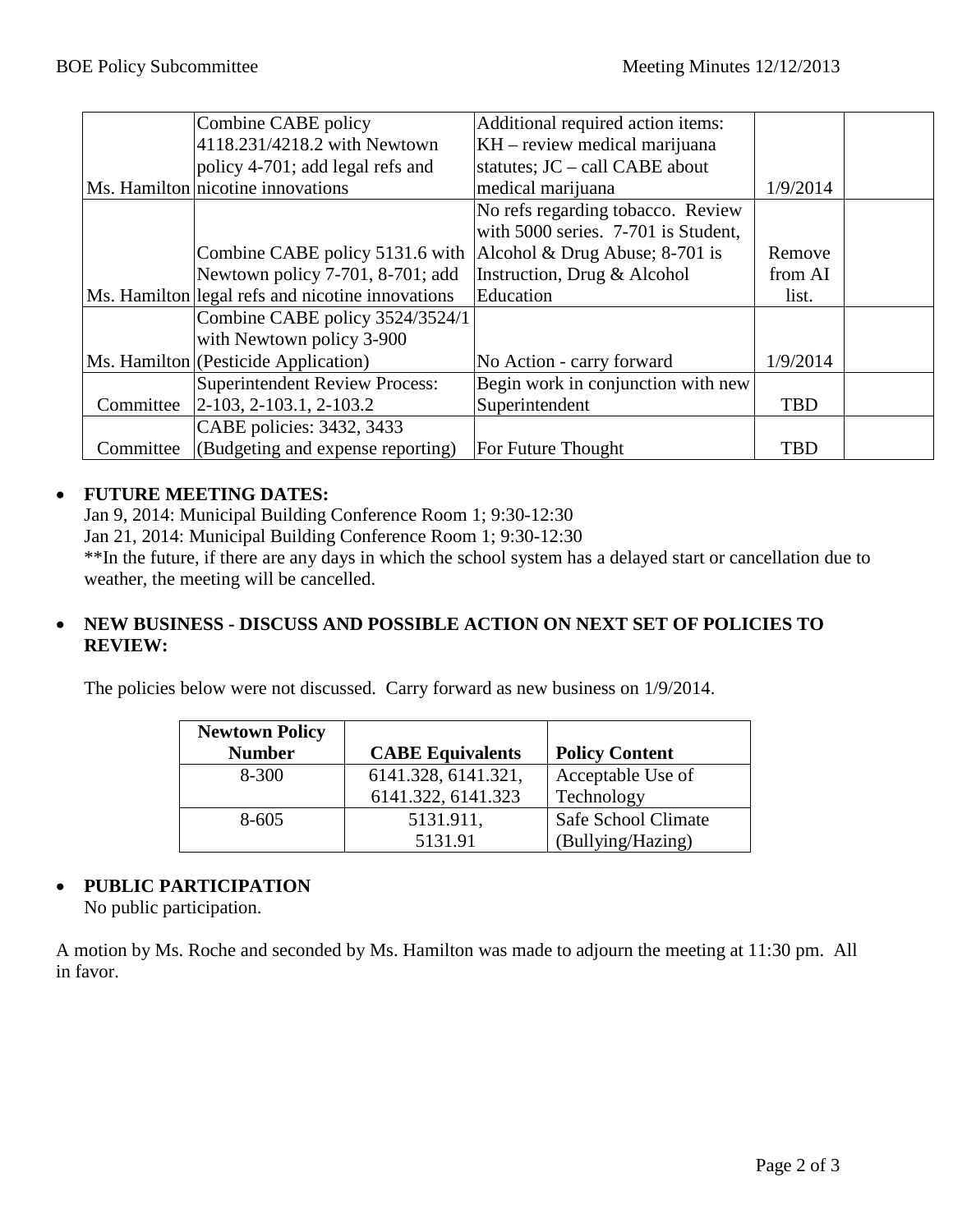# **Action Items:**

| <b>Responsible</b> |                                       |                                    | <b>Due</b>  | Complete |
|--------------------|---------------------------------------|------------------------------------|-------------|----------|
| <b>Party</b>       | <b>Action</b>                         | <b>Status</b>                      | <b>Date</b> | Date     |
|                    | Review and Approve Title IX           | Carry forward - In review with Dr. |             |          |
| Dr. Gejda          | policies                              | Gejda                              | 1/9/2013    |          |
|                    | Combine CABE policy 5114 with         |                                    |             |          |
|                    | Ms. Hamilton Newtown policy 7-401     | Carry forward – In process         | 1/9/2014    |          |
| Ms.                | Combine CABE policy                   | Additional required action items:  |             |          |
| Hamilton,          | 4118.231/4218.2 with Newtown          | $KH$ – review medical marijuana    |             |          |
| Ms.                | policy 4-701; add legal refs and      | statutes; $JC - call CABE$ about   |             |          |
| Capoccitti         | nicotine innovations                  | medical marijuana                  | 1/9/2014    |          |
|                    | Combine CABE policy 3524/3524/1       |                                    |             |          |
|                    | with Newtown policy 3-900             |                                    |             |          |
|                    | Ms. Hamilton (Pesticide Application)  | No Action - carry forward          | 1/9/2014    |          |
|                    | <b>Superintendent Review Process:</b> | Begin work in conjunction with new |             |          |
| Committee          | $[2-103, 2-103.1, 2-103.2]$           | Superintendent                     | <b>TBD</b>  |          |
|                    | CABE policies: 3432, 3433             |                                    |             |          |
| Committee          | (Budgeting and expense reporting)     | For Future Thought                 | <b>TBD</b>  |          |

Submitted: Kathy Hamilton, Policy Committee Chair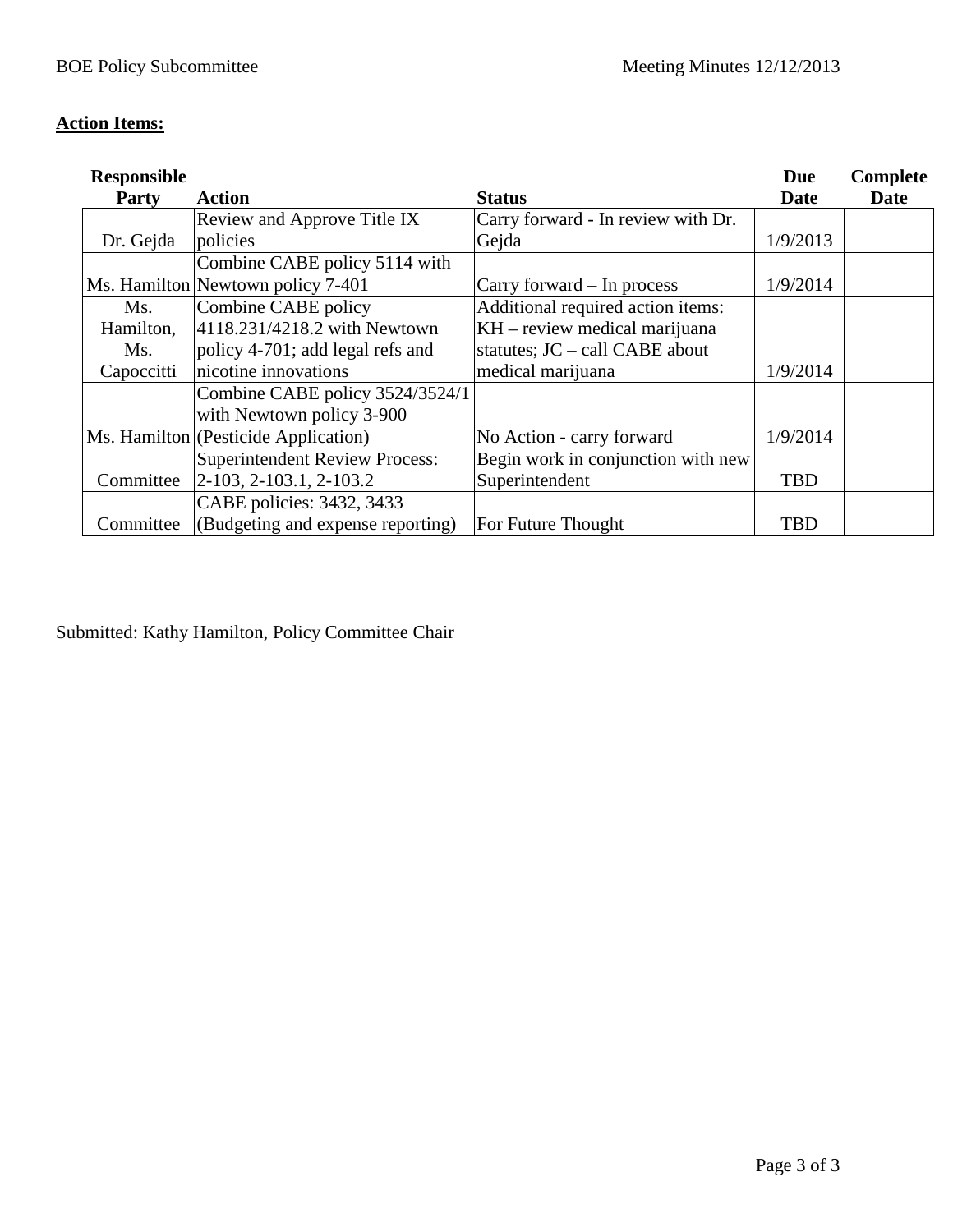#### **Policy Requests by Administration**

|                                                                                             | Old                 |                       |                                               |                        |                                        |
|---------------------------------------------------------------------------------------------|---------------------|-----------------------|-----------------------------------------------|------------------------|----------------------------------------|
| <b>Policy Topic Title</b>                                                                   | Newtown<br>Policy # | CABE<br>Policy #      | <b>Committee Action</b><br><b>Cmte Review</b> | Date<br><b>Adopted</b> | <b>Notes</b>                           |
|                                                                                             |                     |                       | Complete                                      |                        |                                        |
| Students - Regulation for Nutrition And Physical Activity (Student Wellness Policy)         | 8-704.1             |                       | n/a                                           |                        | For Administration to Create           |
| Regulation for Administration of Medications by School Personnel                            | $4 - 608.1$         |                       | n/a                                           |                        | For Administration to Create           |
| Title IX                                                                                    | n/a                 | 4000.1                | yes                                           |                        | Pending Approval by Dr. Reed           |
| Personnel (Certified/NonCertified) - Recruitment and Selection                              | $4 - 101$           | 4111                  | yes                                           |                        | Pending Approval by Dr. Reed           |
| Personnel (Certified/NonCertified) - Equal Employment Opportunity                           | $4 - 703$           | 4111.1                | yes                                           |                        | Pending Approval by Dr. Reed           |
| Personnel (Certified/NonCertified) - Nondiscrimination                                      | n/a                 | 4118.11               | yes                                           |                        | Pending Approval by Dr. Reed           |
| Personnel (Certified/NonCertified) - Harrassment                                            | 4-704               | 4118.113              | yes                                           |                        | Pending Approval by Dr. Reed           |
| Students - Student Records/Confidentiality                                                  | $7 - 303$           | 5125                  | yes                                           |                        | Pending Approval by Dr. Reed           |
| Students - Video Survellence                                                                | 7-406.1             | 5131.111              | yes                                           |                        | Pending Approval by Dr. Reed           |
| <b>Students -Sexual Harassment of Students</b>                                              | 7-704               | 5145.5                | yes                                           |                        | Pending Approval by Dr. Reed           |
| Students - Peer Sexual Harassment                                                           | n/a                 | 5145.51               | yes                                           |                        | Pending Approval by Dr. Reed           |
| Students - Harrassment of Students                                                          | 8-603               | 5145.52               | yes                                           |                        | Pending Approval by Dr. Reed           |
| <b>Students - Student Grievance Procedures</b>                                              | n/a                 | 5145.6                | yes                                           |                        | Pending Approval by Dr. Reed           |
| Instruction - Nondiscrimination                                                             | 8-602               | 6121                  | yes                                           |                        | Pending Approval by Dr. Reed           |
| Instruction - Promotion of Equity Among Students in the Newtown School District             | 8-601               | 6121.1                | yes                                           |                        | Pending Approval by Dr. Reed           |
| Instruction - Emergencies and Disaster Preparedness                                         | n/a                 | 6114                  | yes                                           |                        | Pending Approval by Dr. Reed           |
| Instruction - Fire Emergency (Drills)/Crisis Response Drills/Bus Safety Drills              | 2-500               | 6114.1                | yes                                           |                        | Pending Approval by Dr. Reed           |
| Instruction - Emergency and Disaster Preparedness, Bomb Threats                             | 2-501               | 6114.3                | yes                                           |                        | Pending Approval by Dr. Reed           |
| <b>Instruction - Safe Schools</b>                                                           | n/a                 | 6114.7                | yes                                           |                        | Pending Approval by Dr. Reed           |
| Community Relations - Smoke Free Environment                                                | $7-502, 3-502$      | 1331                  | yes                                           |                        | Pending Approval by Dr. Reed           |
| Acceptable Use of Technology                                                                | 8-300               | 6141.328,             |                                               |                        | Committee - Review for 01/09/2014      |
| Safe School Climate (Bullying/Hazing)                                                       | 8-605               | 5131.911,             |                                               |                        | Committee - Review for 01/09/2014      |
| Students - Police in Schools                                                                | $7-402, 7-$         | 5145.11               |                                               |                        | JC - Forward to Mark Pampono           |
|                                                                                             | $7-402B, 7-$        | 5145.1,               |                                               |                        |                                        |
| Students - Search and Seizures                                                              | 406                 | 5145.12               |                                               |                        | JC - Forward to Mark Pampono           |
| ??                                                                                          | 7-402C              |                       |                                               |                        | JC - Forward to Mark Pampono           |
| Recognition of Citizens, Staff Members, Members of Board of Education, Students             | 7-401               | 5114                  |                                               |                        | KH - Review & Combine for 01/09/2014   |
| Personnel (Certified/NonCertified) - Smoking, Drinking, and Use of Drugs on School Premises | 4-701               | 4118.231,42<br>18.231 |                                               |                        | KH - Review & Combine for $01/09/2014$ |
|                                                                                             | $3 - 900$           |                       |                                               |                        |                                        |
| Pesticide Application                                                                       |                     | 3524                  |                                               |                        | KH - Review & Combine for 01/09/2014   |
| Pesticide Application                                                                       | 3-900               | 3524.1                |                                               |                        | KH - Review & Combine for 01/09/2014   |
| Students - Alcohol Use, Drugs, and Tobacco (including Performance Enhancing Substances)     | 7-701,8-701         | 5131.6                |                                               |                        | Review with 5000 series.               |
|                                                                                             |                     |                       |                                               |                        |                                        |

Budgeting and Expense Reporting

n/a